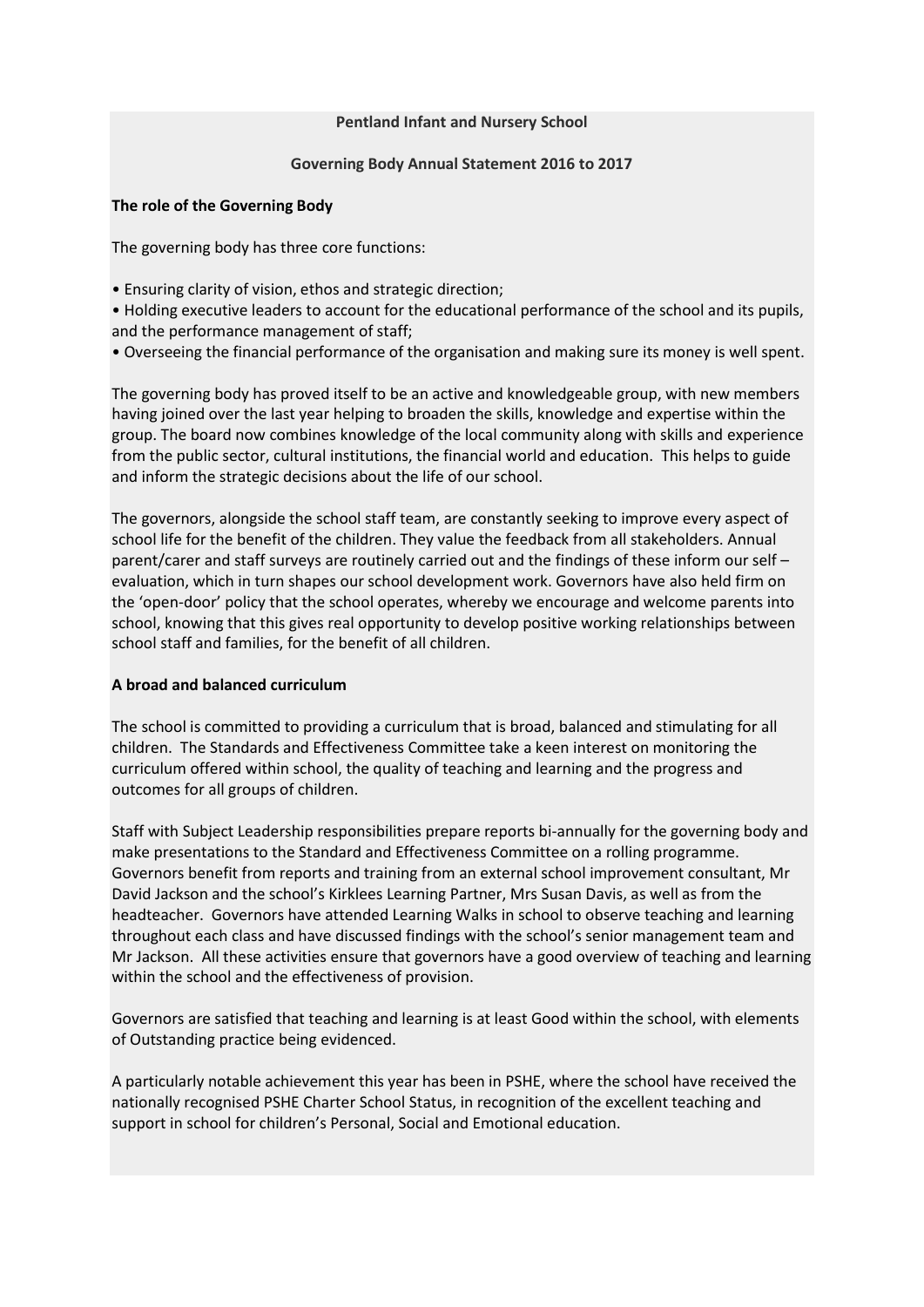The quality of music teaching, learning and experiences across the school is growing. This year saw over 20 children take part in the Dewsbury Big Sing, a wonderful collaborative event between different age-range schools in Dewsbury.

The school once again committed to working in partnership with arts and cultural organisations as a means of stimulating learning across the curriculum. The successes of last year's work was evident through the case studies and progress measures the governors were presented with. This year has seen a fantastic project of work in partnership with Yorkshire Sculpture Park (YSP) and Manasamitra centred on 'The Life of a Bee', with the culmination being Pentland children having their own sculptures displayed at YSP.

## **Enrichment Activities**

After School Clubs have continued to extend and our pupils now have access to a wide range of extracurricular activities, which help to broaden and enhance their life experiences and their academic progress. The school uses their Pupil Premium and Sports Premium funding carefully to ensure that families face no charge for these activities and that access is equal for all. Children have benefited from having sports coaches in school to deliver football, cricket, archery, boxercise, tri-golf and rollerskating.

# **Outcomes for Children**

# EYFS

At the end of Reception Class children are measured against the EYFS Profile to see if they have achieved a Good Level of Development (GLD). Our children's achievement this year shows the school to be just below national figures with 68.8% of Pentland children achieving the GLD compared with the national figure of 70.7%. School has seen an 8.8% points rise since 2016. Our children do well with learning across all the areas of learning, achieving an average total point score of 0.5% above national figures at 35. Governors equate this to very good progress from low baseline starting points.

### Phonics Screening

Pupils achieving the expected standard in phonics has risen again: 0.8% rise since 2016 and 11% rise since 2015.

78.3% of pupils achieved expected standard which is 2.9% below the national figure of 81.2%.

66.7% of pupils achieved phonics in Year 2, compared to 61.6% nationally. School provided booster sessions to support these results.

### Key Stage 1

Reading, Writing and Maths combined at expected level or better was 78.9% in 2017. This is well above the national average of 63.7%.

Reading, Writing and Maths combined at the higher standard was 15.8% in 2017. This too is well above the national average of 11%.